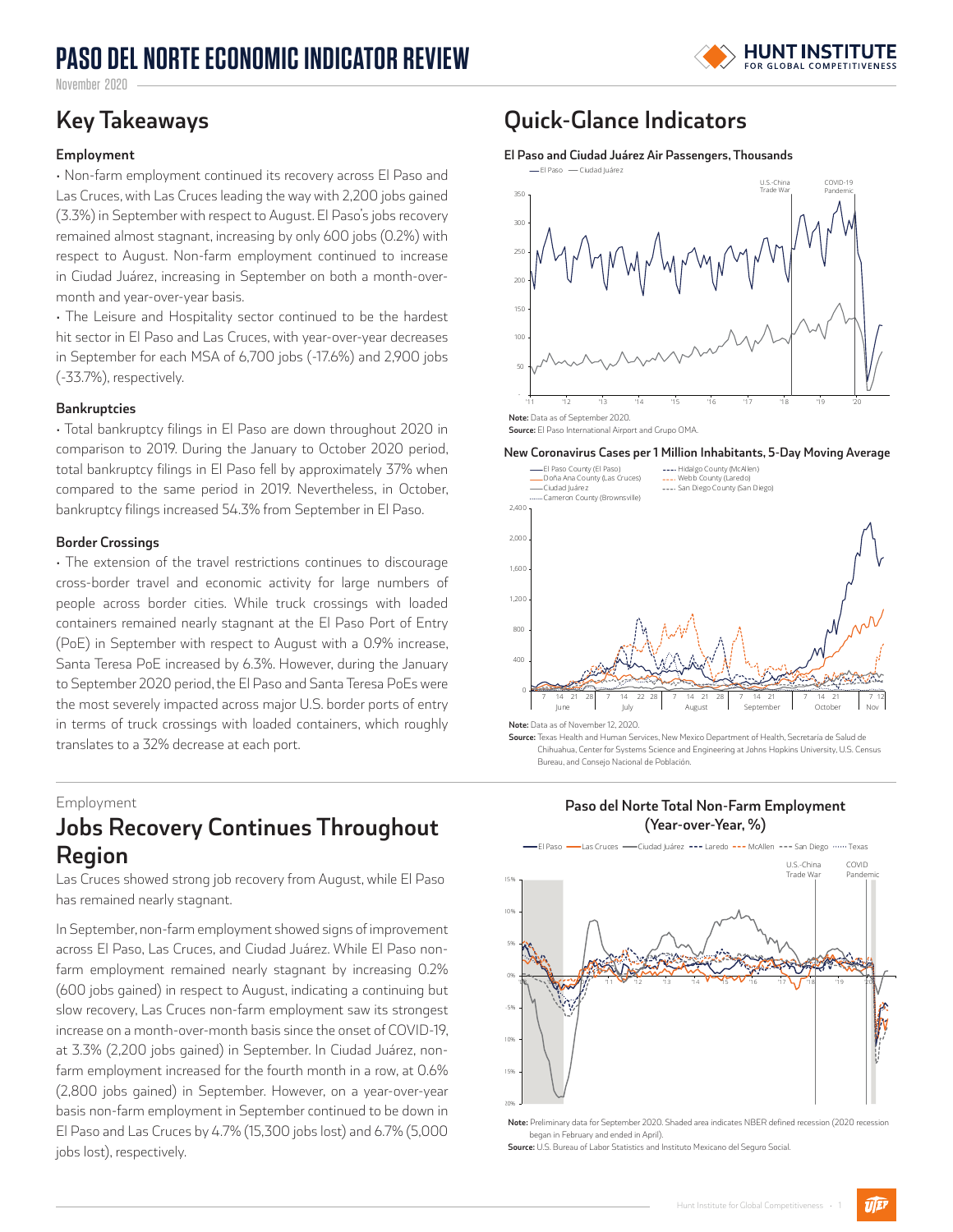# **PASO DEL NORTE ECONOMIC INDICATOR REVIEW**

# **HUNT INSTITUTE**

November 2020

For Las Cruces, this was still a notable improvement from its yearover-year decrease in August (-8.5%); for El Paso, it was a slight decrease when compared to August (-4.2%), potentially signaling a W-shaped recovery. Following its gains in August, non-farm employment in Ciudad Juárez increased once again on a year-over-year basis in September, this time by 0.8% (3,700 jobs gained).

El Paso non-farm employment recovery has mirrored that of Texas as a whole. When compared to southern border cities to the east such as Laredo and McAllen, El Paso has shown stronger signs of recovery. In September, non-farm employment in Texas, McAllen, and Laredo decreased by 4.5%, 5.4%, and 6.8%, respectively, on a year-over-year basis, in comparison to the aforementioned 4.7% decrease in El Paso. In September, across the border cities under analysis, San Diego showed the highest non-farm employment decrease on a year-over-year basis at -7.8%.



### **Paso del Norte Total Non-Farm Employment by Sector September 2020 (Year-over-Year)**

**Note:** Preliminary data for September 2020. Services exclude Transportation and Utilities and Trade. Numbers are rounded to the nearest hundred.

**Source:** U.S. Bureau of Labor Statistics and Instituto Mexicano del Seguro Social.

Analyzing the five sectors that the Hunt Institute has assembled to compare non-farm employment across the Paso del Norte region, in September over the month, El Paso only increased in the Services sector (1,300 jobs gained), with Manufacturing unchanged, and decreased in Mining and Construction (100 jobs lost), Transportation and Utilities (300 jobs lost), and Trade (300 jobs lost). In Las Cruces, stronger signs of recovery were shown as Services and Manufacturing led the job gains with increases of 2,300 jobs and 100 jobs, respectively, while Mining and Construction and Trade each lost 100 jobs. In Ciudad Juárez, all sectors except Trade increased on a monthly basis in September, led by Manufacturing and Transportation and Utilities with gains of approximately 2,300 jobs and 300 jobs, respectively.

On a year-over-year basis, all sectors, except Manufacturing and Trade in Las Cruces and Manufacturing and Transportation and Utilities in Ciudad Juárez, exhibited negative growth rates. In September, the highest over-the-year job losses in absolute terms for

these sectors across the region were: Services in El Paso (-12,900 approximately), Services in Las Cruces (-4,800 approximately), and Services in Ciudad Juárez (-3,000 approximately). September was the first month since the onset of COVID-19 in which Services held the largest year-over-year decreases in Ciudad Juárez, rather than either Mining and Construction or Manufacturing.

Breaking-down non-farm employment sectors, the main sector in September contributing to year-over-year job losses in El Paso continued to be the Leisure and Hospitality sector with 6,700 jobs lost (-17.6%), with Professional and Business Services also falling (2,900 jobs lost or -7.9%). In Las Cruces, those sectors with the largest yearover-year job losses in September were Leisure and Hospitality with 2,900 jobs lost (-33.7%); Education and Health Services with 1,000 jobs lost (-6.1%); Financial Activities with 300 jobs lost (-12.0%); and Professional and Business Services with 300 jobs lost (-4.0%). Leisure and Hospitality in Las Cruces did, however, gain 300 jobs (5.6%) in September with respect to August, the second largest increase after the Government sector, which increased by 2,100 jobs (12.1%). In fact, the Government sector was the sector that recorded the largest job increases over the month in El Paso as well, with 1,800 jobs added, a 2.6% increase. In Ciudad Juárez, the Manufacturing sector recorded the largest job increase in September over the year, with approximately 8,900 jobs gained (3.0%).

Bankruptcies

### **Bankruptcy Filings Increase in El Paso**

Amidst the current public health crisis, bankruptcy filings increased 54.3% in October from September in El Paso.

Total bankruptcy filings, including Chapter 7, Chapter 11, and Chapter 13 cases, for the El Paso Office of the Western District of Texas U.S. Bankruptcy Court are down throughout 2020 in comparison to 2019. During the January to October 2020 period, total bankruptcy filings in El Paso fell by approximately 37% (667 filings) when compared to the same period in 2019. In fact, January has been the only month in 2020 with a higher number of bankruptcy filings in El Paso on a year-over-year basis, with 166 cases in 2020 compared to the 147 in January of 2019.